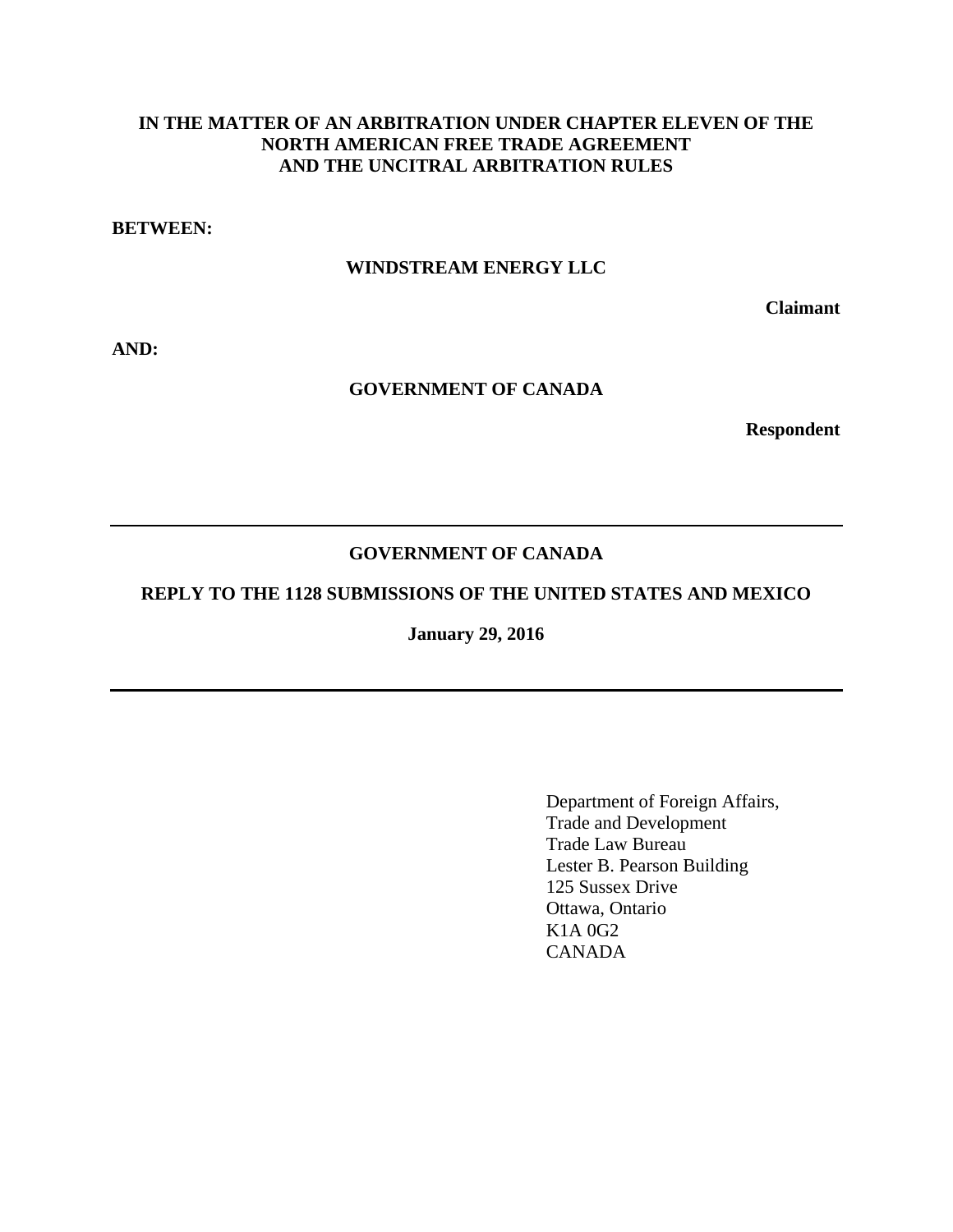# **TABLE OF CONTENTS**

| $\mathbf{I}$ . |                                                        |                                                                                                                                                   |  |  |
|----------------|--------------------------------------------------------|---------------------------------------------------------------------------------------------------------------------------------------------------|--|--|
| II.            |                                                        | THE AGREEMENT OF THE NAFTA PARTIES ON THE INTERPRETATION OF                                                                                       |  |  |
| III.           | THE NAFTA PARTIES AGREE ON THE INTERPRETATION OF NAFTA |                                                                                                                                                   |  |  |
|                | A.                                                     | The Burden of Proving a Customary Norm under NAFTA Article 1105 Rests<br>Solely with the Claimant and Requires Proof of Both State Practice and   |  |  |
|                | <b>B.</b>                                              | The Decisions and Awards of International Courts and Tribunals Do Not<br>Qualify as State Practice for the Purposes of Proving the Existence of a |  |  |
|                | C.                                                     | Treaties Extending Protections Beyond that Required by Customary<br>International Law Are Not Relevant to Ascertaining the Content of the         |  |  |
|                | D.                                                     | The Minimum Standard of Treatment Provides a Minimum Level of                                                                                     |  |  |
|                | E.                                                     | NAFTA Article 1105 Does Not Contain a General Prohibition Against                                                                                 |  |  |
|                | F.                                                     | NAFTA Article 1105 Does Not Contain an Obligation Not to Interfere with                                                                           |  |  |
| IV.            | THE NAFTA PARTIES AGREE ON THE INTERPRETATION OF NAFTA |                                                                                                                                                   |  |  |
|                | A.                                                     |                                                                                                                                                   |  |  |
|                | <b>B.</b>                                              | Legitimate Regulatory Action in the Public Interest Will Not Ordinarily                                                                           |  |  |
|                | C.                                                     | Interference with an Investor's Expectations Does Not in Itself Amount to                                                                         |  |  |
| $V_{\cdot}$    | THE NAFTA PARTIES AGREE ON THE INTERPRETATION OF NAFTA |                                                                                                                                                   |  |  |
| VI.            |                                                        |                                                                                                                                                   |  |  |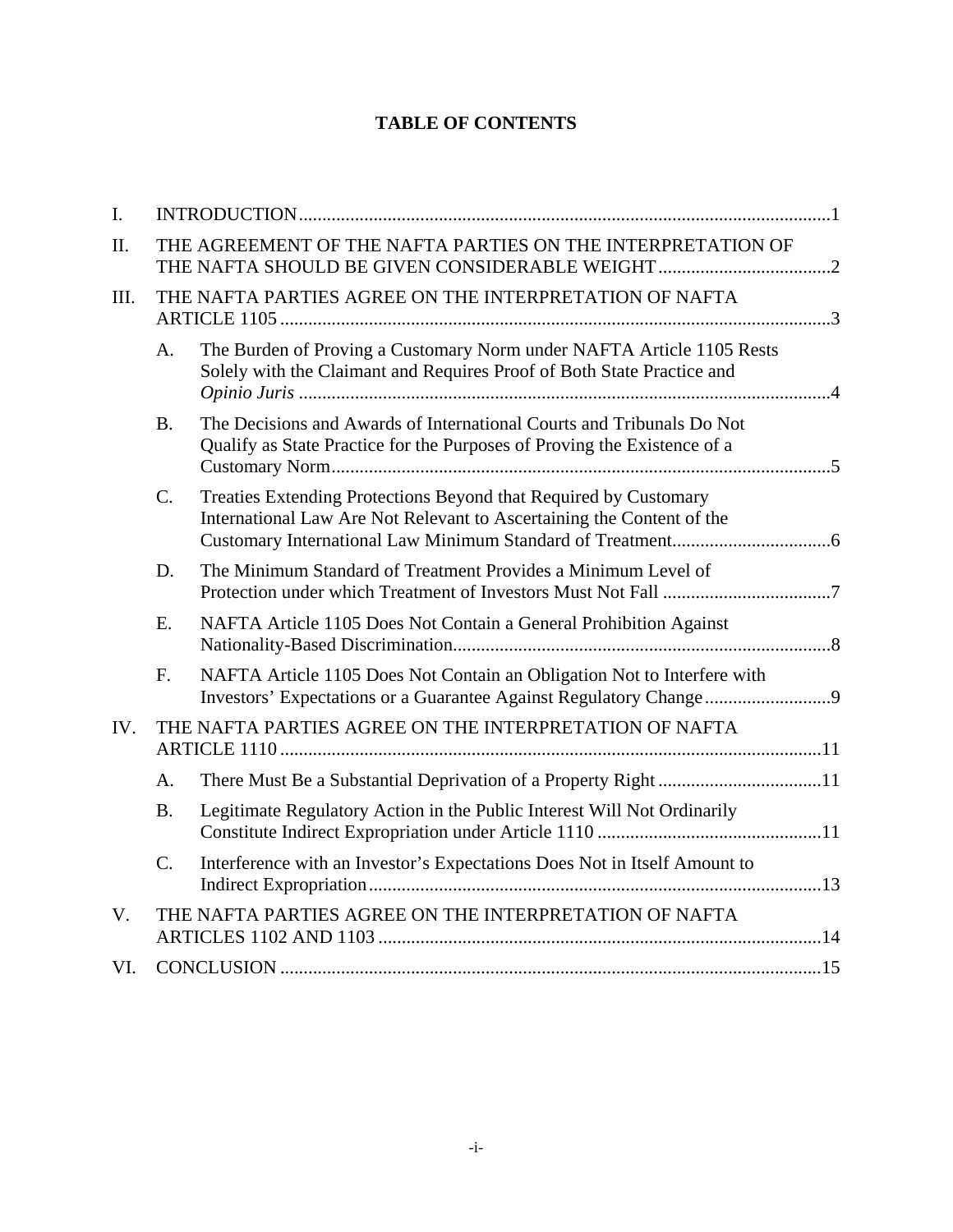# **I. INTRODUCTION**

1. The NAFTA Article 1128 submissions filed by the Governments of the United States of America and the United Mexican States in this arbitration confirm the long standing and consistent interpretation advanced by the NAFTA Parties with respect to the interpretation of key provisions of the NAFTA. The submissions also confirm that the broad interpretation advanced by the Claimant regarding the applicable legal standards and the role of the Tribunal find no basis in the text of the NAFTA as concluded and interpreted by the NAFTA Parties.

2. In summary, and contrary to the position advanced by the Claimant, the NAFTA Parties agree that:

With respect to NAFTA Article 1105 (Minimum Standard of Treatment):

- As set out in the binding note of interpretation issued by the Free Trade Commission on July 31, 2001, Article 1105 prescribes the customary international law minimum standard of treatment of aliens as the minimum standard of treatment to be accorded to investments of investors of another Party. The concept of "fair and equitable treatment" does not require treatment in addition to or beyond that which is required by the customary international law minimum standard of treatment of aliens;
- The burden of proving a customary norm under NAFTA Article 1105 rests solely with the Claimant and requires proof of both State practice and *opinio juris.* In other words, the Claimant must prove that the specific rules of customary international law regarding the treatment of investment that it alleges have crystallized into a widespread and consistent State practice flowing from a sense of legal obligation;
- The decisions and awards of international courts and tribunals are not in themselves instances of State practice for the purpose of proving the existence of a customary norm and are only relevant to the extent they include an examination of State practice and *opinio juris*. References to prior arbitral awards, particularly those which do not undertake the necessary analysis of State practice and *opinio juris*, are insufficient to establish rules of customary international law;
- The treaty practice of certain States that have extended investor protection beyond what is required by customary international law is not relevant to ascertaining the content of the customary international law minimum standard of treatment;
- The minimum standard of treatment provides a minimum level of protection under which the treatment of investors must not fall;
- The customary international minimum standard of treatment does not contain a general prohibition against nationality-based discrimination; and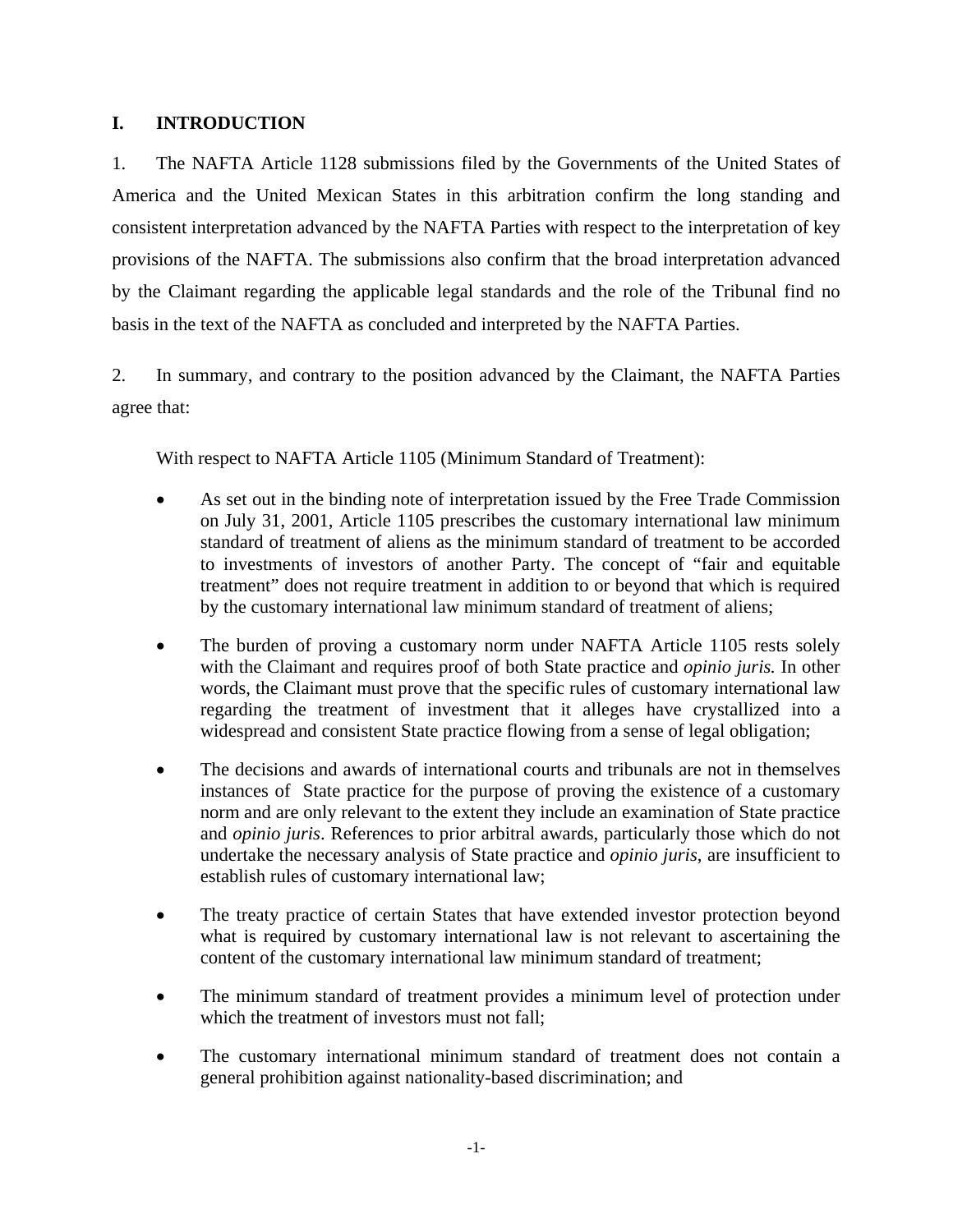• The customary international law minimum standard of treatment does not contain an obligation not to interfere with investor's expectations or a guarantee against change in the regulatory framework.

With respect to NAFTA Article 1110 (Expropriation):

- For there to be an expropriation, there must a substantial deprivation of a property right;
- In addition to the economic impact of the government action on the investor, the extent of interference with distinct, reasonable, investment-backed expectations and the character of the government action must also be considered;
- Interference with an investor's expectations does not establish that there is an expropriation; and
- Non-discriminatory regulatory measures in the public interest which are taken in good faith will not ordinarily constitute indirect expropriation under NAFTA Article 1110.

With respect to NAFTA Articles 1102 and 1103 (National Treatment and Most-Favoured-Nation Treatment):

- NAFTA Articles 1102 and 1103 are intended to prevent nationality based discrimination. They are not intended to prohibit all differential treatment among investors or investments; and
- The burden to prove all the elements to establish a violation of these articles lies squarely with the Claimant.

### **II. THE AGREEMENT OF THE NAFTA PARTIES ON THE INTERPRETATION OF THE NAFTA SHOULD BE GIVEN CONSIDERABLE WEIGHT**

3. The Vienna Convention on the Law of Treaties ("VCLT") directs tribunals to take into account the subsequent practice and agreement of States with respect to the interpretation of a treaty. In the context of NAFTA, the common, concordant and consistent views of the NAFTA Parties on the interpretation of Articles 1102, 1103, 1105 and 1110 should be given considerable weight. $1$ 

<sup>1</sup> **CL-116**, *Vienna Convention on the Law of Treaties* (1969), 1155 UNTS 331(entered into force January 27, 1980), Article 31(3) ("*Vienna Convention on the Law of Treaties*"); **RL-087**, *Canadian Cattlemen for Fair Trade v. United States of America* (UNCITRAL) Award on Jurisdiction, 28 January 2008, ¶¶ 181-189 ("*Canadian Cattlemen*"); **RL-009**, *Bayview Irrigation District et al. v. United Mexican States* (ICSID Case No. ARB (AF)/05/1) Award, 19 June 2007, ¶¶ 106-121 ("*Bayview*").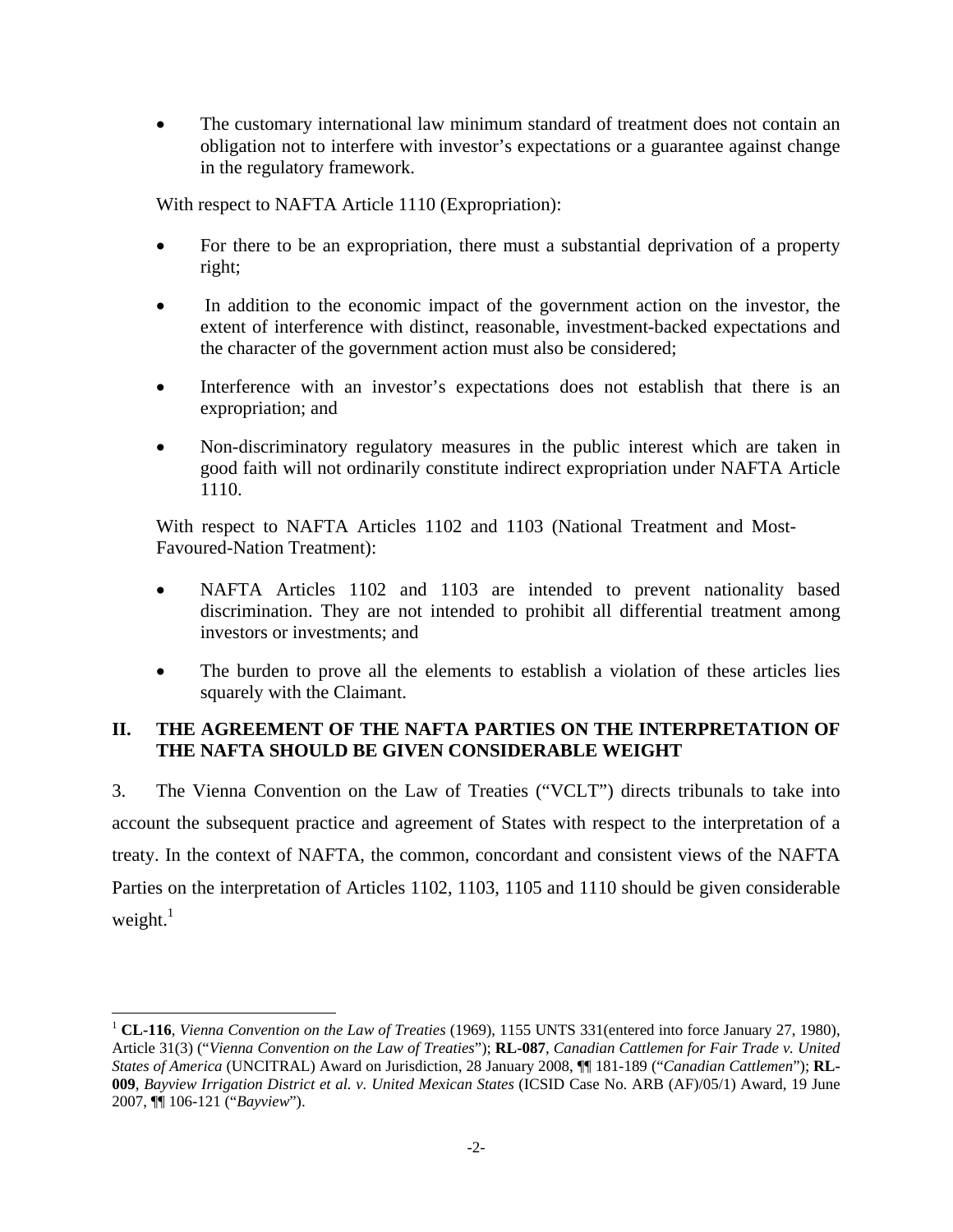#### 4. Article 31(3) of the VCLT provides that:

3. There shall be taken into account, together with the context: (a) any subsequent agreement between the parties regarding the interpretation of the treaty or the application of its provisions; (b) any subsequent practice in the application of the treaty which establishes the agreement of the parties regarding its interpretation  $\left[\ldots\right]^2$ 

5. The submissions of the NAFTA Parties before this Tribunal, together with the consistent submissions made by the NAFTA Parties before other NAFTA Tribunals, establish an agreement of the NAFTA Parties regarding the proper interpretation of Articles 1102, 1103, 1105 and 1110. The common, concordant and consistent positions of the NAFTA Parties on the interpretation of NAFTA Articles 1102, 1103, 1105 and 1110 constitute an authentic interpretation which, pursuant to Article 31(3) of the VCLT, "*shall be taken into account*" in interpreting these provisions. Moreover, the clear and long-standing agreement of the NAFTA Parties regarding the interpretation of these provisions should be given considerable weight.<sup>3</sup>

# **III. THE NAFTA PARTIES AGREE ON THE INTERPRETATION OF NAFTA ARTICLE 1105**

6. The Claimant has conceded that the concept of "fair and equitable treatment" in NAFTA Article 1105 does not require treatment beyond what is required by the customary international law minimum standard of treatment of aliens.<sup>4</sup> As the NAFTA Parties reiterate in their submissions, to establish a rule of customary international law, the Claimant must prove that the specific rules of customary international law regarding the treatment of the investment that it alleges have crystallized into widespread and consistent State practice flowing from a sense of legal obligation. Yet, the Claimant has failed to do so.

<sup>2</sup> **CL-116**, *Vienna Convention on the Law of Treaties*, Article 31(3).

<sup>3</sup> **RL-087**, *Canadian Cattlemen*, ¶¶ 186, 188-189; *See also* the views of non-disputing Parties in *Bayview*, ¶¶ 100, 106-107 (**RL-009**). The *Commerce Group* tribunal reached a similar conclusion in the context of the CAFTA-DR, see **RL-088**, *Commerce Group Corp. and San Sebastian Gold Mines, Inc. v. Republic of El Salvador* (ICSID Case No. ARB/09/17) Award, 14 March 2011, ¶¶ 81-82. *See also* **RL-090**, Roberts, Anthea, "Power and Persuasion in Investment Treaty Interpretation: the Dual Role of States," The American Journal of International Law, 104:179, 2010.

<sup>4</sup> See Claimant's Reply Memorial, ¶ 537.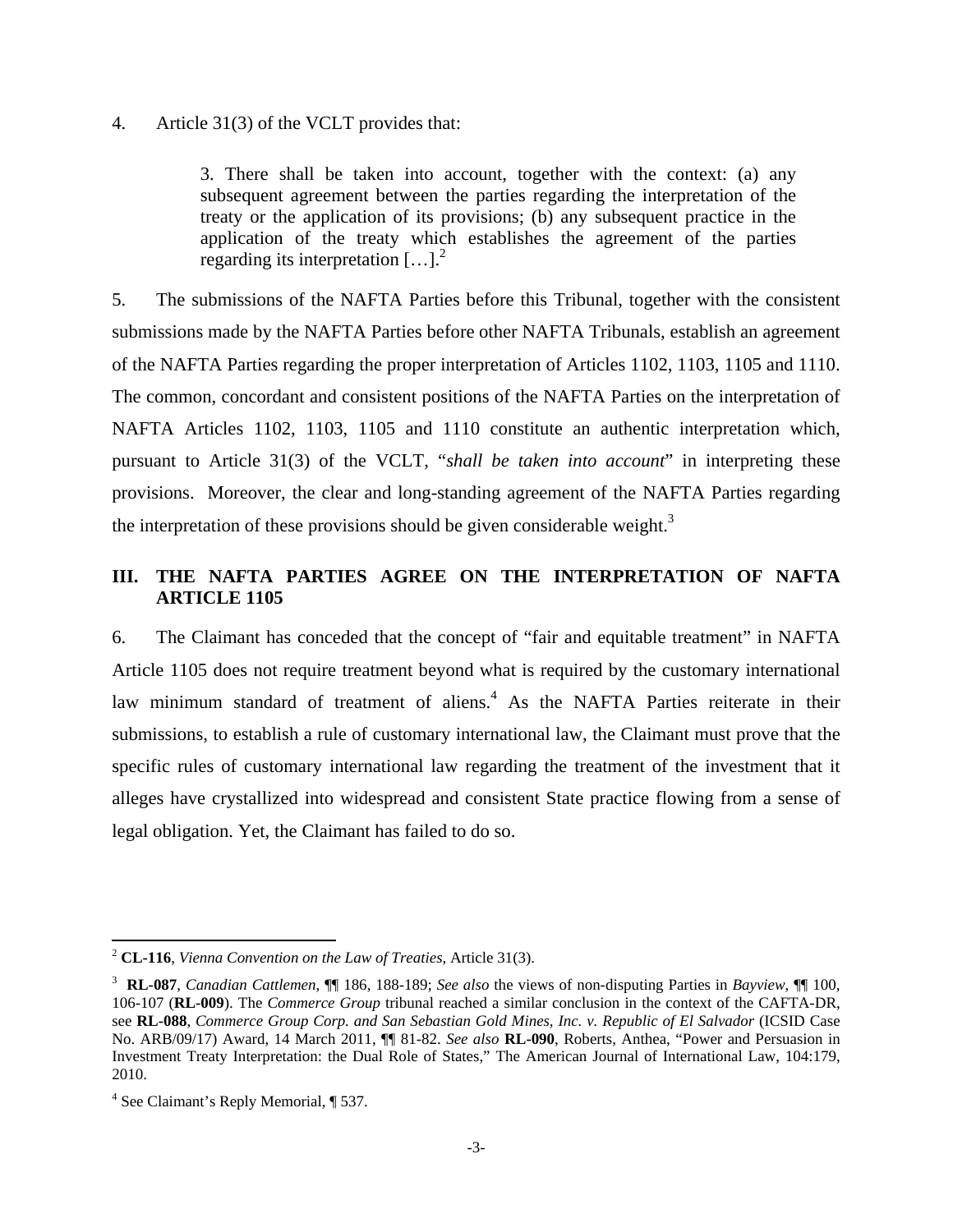### **A. The Burden of Proving a Customary Norm under NAFTA Article 1105 Rests Solely with the Claimant and Requires Proof of Both State Practice and** *Opinio Juris*

7. Neither the Claimant's Memorial nor the Claimant's Reply Memorial contain any discussion of State practice and *opinio juris* necessary to prove a rule of customary international law. The Claimant failed to engage in the necessary analysis in its Reply Memorial despite Canada having explicitly pointed out this absence of the requisite analysis in its Counter-Memorial.<sup>5</sup>

8. In their submissions, the United States and Mexico confirm that proof of State practice and *opinio juris* are necessary to establish the content of the minimums standard of treatment.

9. The United States writes that:

The twin requirements of State practice and *opinio juris* "must *both* be identified … to support a finding that a relevant rule of customary international law has emerged." A perfunctory reference to these requirements is not sufficient.<sup>6</sup>

10. In terms of the burden of proof, the United States writes that:

A claimant must demonstrate that alleged standards that are not specified in the treaty has crystallized into an obligation under customary international law. To do so, the burden is on the claimant to establish the existence and applicability of a relevant obligation under customary international law that meets the requirements of State practice and *opinio juris*. 7

11. Mexico's submission is to the same effect: "[t]he burden is on the claimant to establish the existence of an obligation under customary international law that meets the requirements of State practice and *opinio juris*."<sup>8</sup>

12. The Claimant has not met its burden of proof. It has not established the existence and scope of a rule at customary international law with respect to the protection of an investor's legitimate

 5 Canada's Counter-Memorial, ¶ 370.

<sup>&</sup>lt;sup>6</sup> 1128 Submission of the United States, 12 January 2016, || 14 ("1128 Submission of the United States").

 $7$  1128 Submission of the United States,  $\P$  19-20.

 $8$  1128 Submission of Mexico, 12 January 2016,  $\sqrt{6}$  ("1128 Submission of Mexico").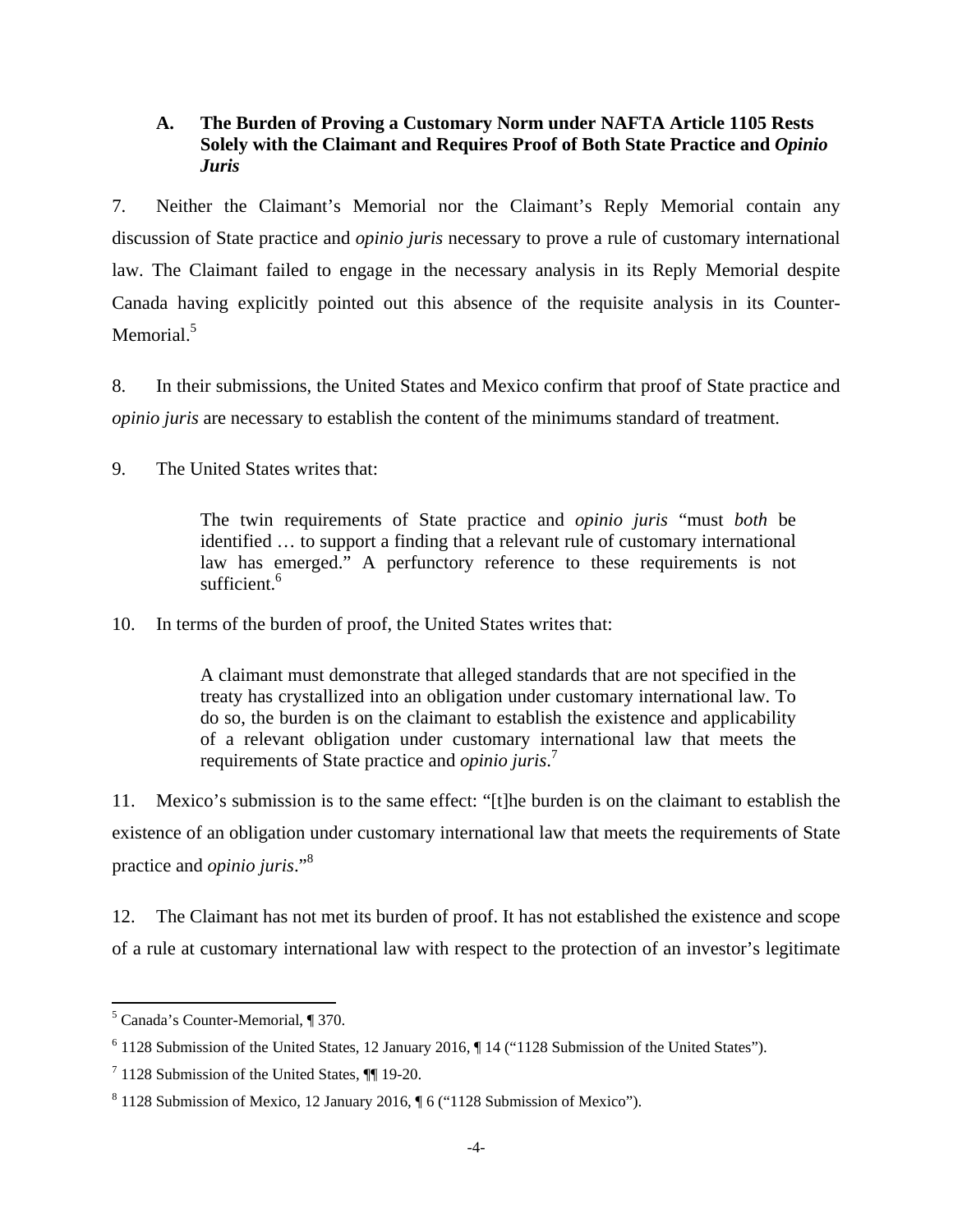expectations, an obligation to provide a stable regulatory framework, a prohibition against arbitrary or unfair treatment or discrimination. To the extent that the Claimant alleges that the customary international law standard has evolved to include these protections, it bears the burden of proving such evolution. As the *Cargill, Inc. v. United Mexican States* Tribunal expressly noted, "the proof of change in custom is not an easy matter to establish. However, the burden of doing so falls clearly on the Claimant. If the Claimant does not provide the Tribunal with proof of such evolution, it is not the place of the Tribunal to assume this task. Rather, the Tribunal, in such an instance, should hold that the Claimant fails to establish the particular standard asserted."<sup>9</sup>

13. As the Claimant has offered no evidence of the customary norm it alleges to form part of the fair and equitable standard under customary international law, it has failed to meet this burden with respect to NAFTA Article 1105 and the claims must be dismissed.

### **B. The Decisions and Awards of International Courts and Tribunals Do Not Qualify as State Practice for the Purposes of Proving the Existence of a Customary Norm**

14. The Claimant argues that treatment that "a) breaches commitments to the investor made to induce the investment or breaches the investor's legitimate expectations arising from state representations and assurances; b) fails to maintain regulatory fairness and predictability; c) is unfair, inequitable or unreasonable; d) is grossly unfair, unjust or idiosyncratic; e) is arbitrary, or f) is discriminatory" falls below the fair and equitable treatment standard in Article  $1105$ .<sup>10</sup> However, the Claimant provides no evidence of State practice or *opinio juris* to support its argument. Instead, it relies solely on certain decisions of international investment tribunals.

15. Canada has explained why the Claimant's analysis is incorrect,  $\frac{11}{11}$  and the United States and Mexico concur that decisions of international investment tribunals are not a source of State practice for the purpose of establishing a new customary norm. As all three NAFTA Parties have repeatedly noted, "decisions of international courts and arbitral tribunals interpreting 'fair and

<sup>9</sup> **CL-031**, *Cargill Incorporated v. United Mexican States* (ICSID Case No. ARB(AF)/05/2) Award, 18 September, 2009, ¶ 273.

 $10$  Claimant's Memorial, ¶ 596.

<sup>&</sup>lt;sup>11</sup> Canada's Counter-Memorial, ¶ 377.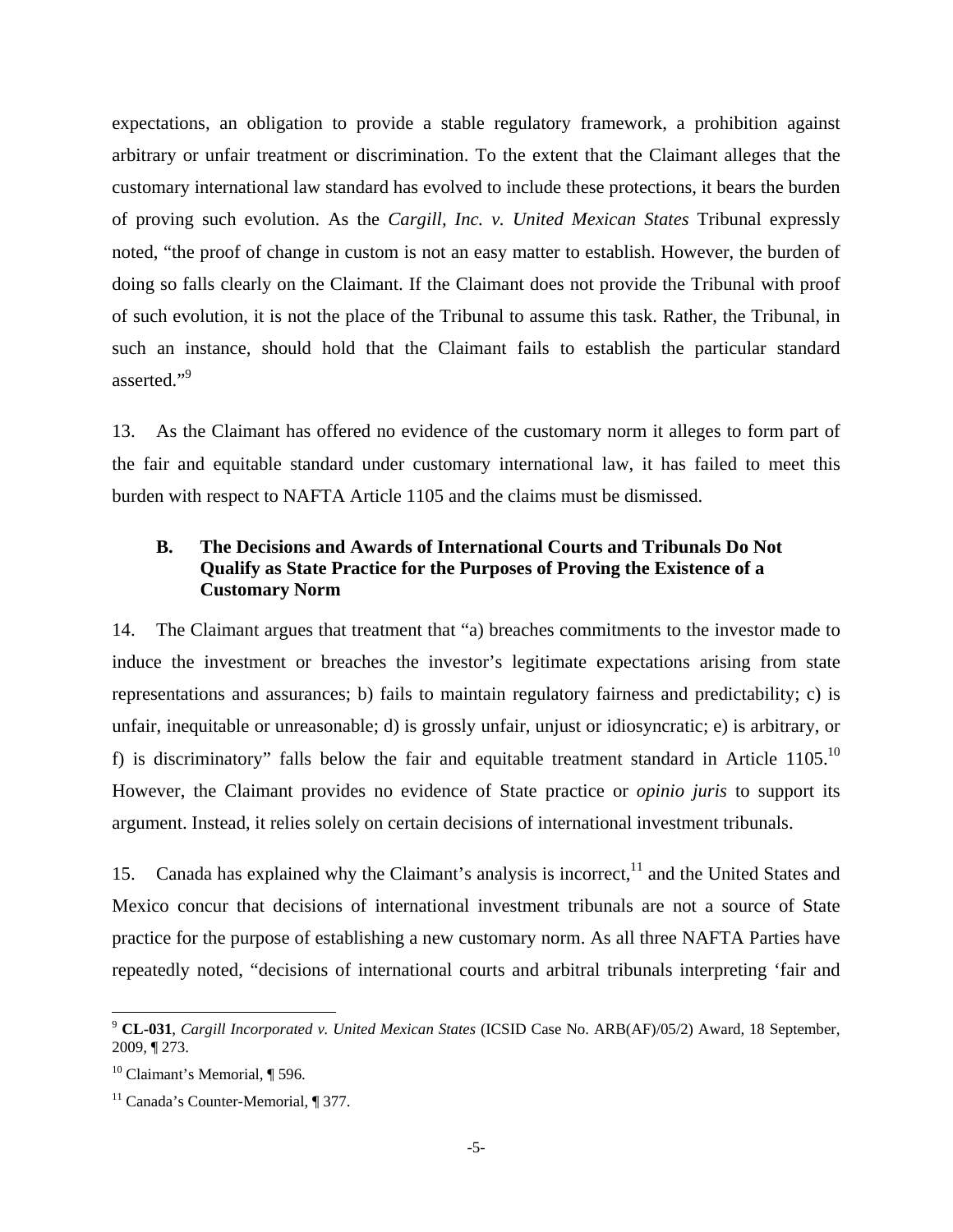equitable treatment' as a concept of customary international law are not themselves instances of 'state practice' for the purpose of evidencing customary international law".12

16. Moreover, none of the decisions on which the Claimant relies as evidence of the customary international law minimum standard of treatment contain any analysis of State practice and *opinio juris*. Also telling is the fact that the decisions of international investment tribunals are inconsistent with respect to their identification of rules that have crystallized as part of the minimum standard of treatment. This highlights the shortcomings of the Claimant's reliance on certain decisions of investment tribunals as the sole basis for its establishing that a customary international law norm exists that protects an investor's legitimate expectations, creates an obligation to provide a stable regulatory framework, or prohibits against arbitrary or unfair treatment or discrimination.

# **C. Treaties Extending Protections Beyond that Required by Customary International Law Are Not Relevant to Ascertaining the Content of the Customary International Law Minimum Standard of Treatment**

17. The Claimant argues that "the content of the so-called 'autonomous' fair and equitable treatment standard and the fair and equitable treatment standard as part of the minimum standard of treatment under customary international law is not substantially different."13 The Claimant reaches this conclusion "based on the 'proliferation of BITs and other investment treaties that contain FET provisions, combined with the fact that states are acting out a sense of obligation in entering these provisions."<sup>14</sup>

18. All three NAFTA Parties have rejected the Claimant's position that decisions by other states to expressly extend treaty protection beyond what is required by the minimum standard of treatment at customary law are not relevant to ascertaining the content of Article 1105.<sup>15</sup>

<sup>12 1128</sup> Submission of the United States, ¶ 18; 1128 Submission of Mexico, ¶ 6; **RL-089**, Report of the International Law Commission on the work of its sixty-seventh session, 4 May to 5 June and 7 July to 7 August 2015, A/70/10, 2015, chap. VI, ¶ 65: "[The Special Rapporteur]concluded therein that, in seeking to ascertain whether a rule of customary international law had emerged, it was necessary in every case to consider and verify the existence of each element separately and that that generally required an assessment of different evidence for each element.".

 $13$  Claimant's Reply Memorial,  $\P$  552.

<sup>&</sup>lt;sup>14</sup> Claimant's Reply Memorial,  $\P$  553.

<sup>&</sup>lt;sup>15</sup> Canada's Counter-Memorial, ¶ 376; 1128 Submission of the United States, ¶ 18; 1128 Submission of Mexico, ¶ 6.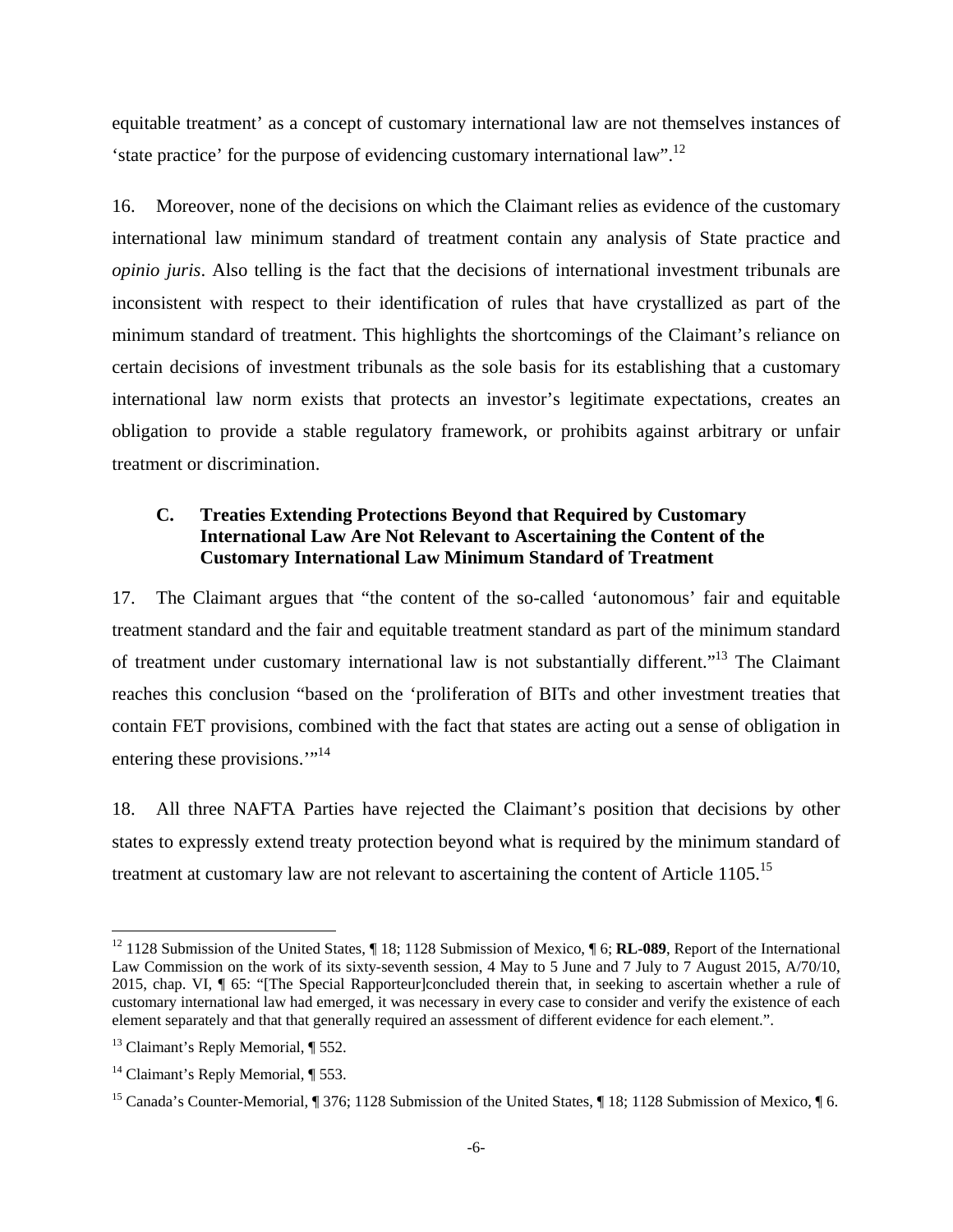#### 19. The United States explains that:

States may decide expressly by treaty to extend protections under the rubric of "fair and equitable treatment" and "full protection and security" beyond that required by customary international law. Extending such protections through "autonomous" standards in any particular treaty represents a policy decision by a State, rather than an action taken out of a sense of legal obligation. That practice is not relevant to ascertaining the content of Article  $1105$ <sup>16</sup>

20. Mexico agrees that "[a]lthough States may decide, expressly by treaty, to extend protections under the rubric of 'fair and equitable treatment' and 'full protection and security' beyond that required by customary international law, that practice is not relevant to ascertaining the content of the customary international law minimum standard of treatment."<sup>17</sup>

21. Thus, the Claimant's arguments that the autonomous fair and equitable treatment standard and the minimum standard of treatment under customary international law are similar standards, and that the autonomous standard has relevance to the customary international law standard, must be rejected.

### **D. The Minimum Standard of Treatment Provides a Minimum Level of Protection under which Treatment of Investors Must Not Fall**

22. Canada explained in its Counter-Memorial that the "'floor' articulated in Article 1105 does not invite NAFTA tribunals to second-guess government policy and decision-making."<sup>18</sup>

23. Mexico notes in its submission that the "threshold for a violation of the minimum standard of treatment is high."19 The United States provides an illustration of how this is reflected in the protection against denial of justice that forms part of the customary international law minimum standard of treatment. In the context of the obligation not to deny justice in adjudicatory proceedings, the relevant standard is judicial conduct that is "'notoriously unjust' or 'egregious' administration of justice 'which offends a sense of judicial propriety.'"20

 $16$  1128 Submission of the United States,  $\P$  18.

 $17$  1128 Submission of Mexico,  $\P$  6.

<sup>18</sup> Canada's Counter-Memorial, ¶ 381.

<sup>&</sup>lt;sup>19</sup> 1128 Submission of Mexico,  $\P$  6.

 $20$  1128 Submission of the United States,  $\P$  11.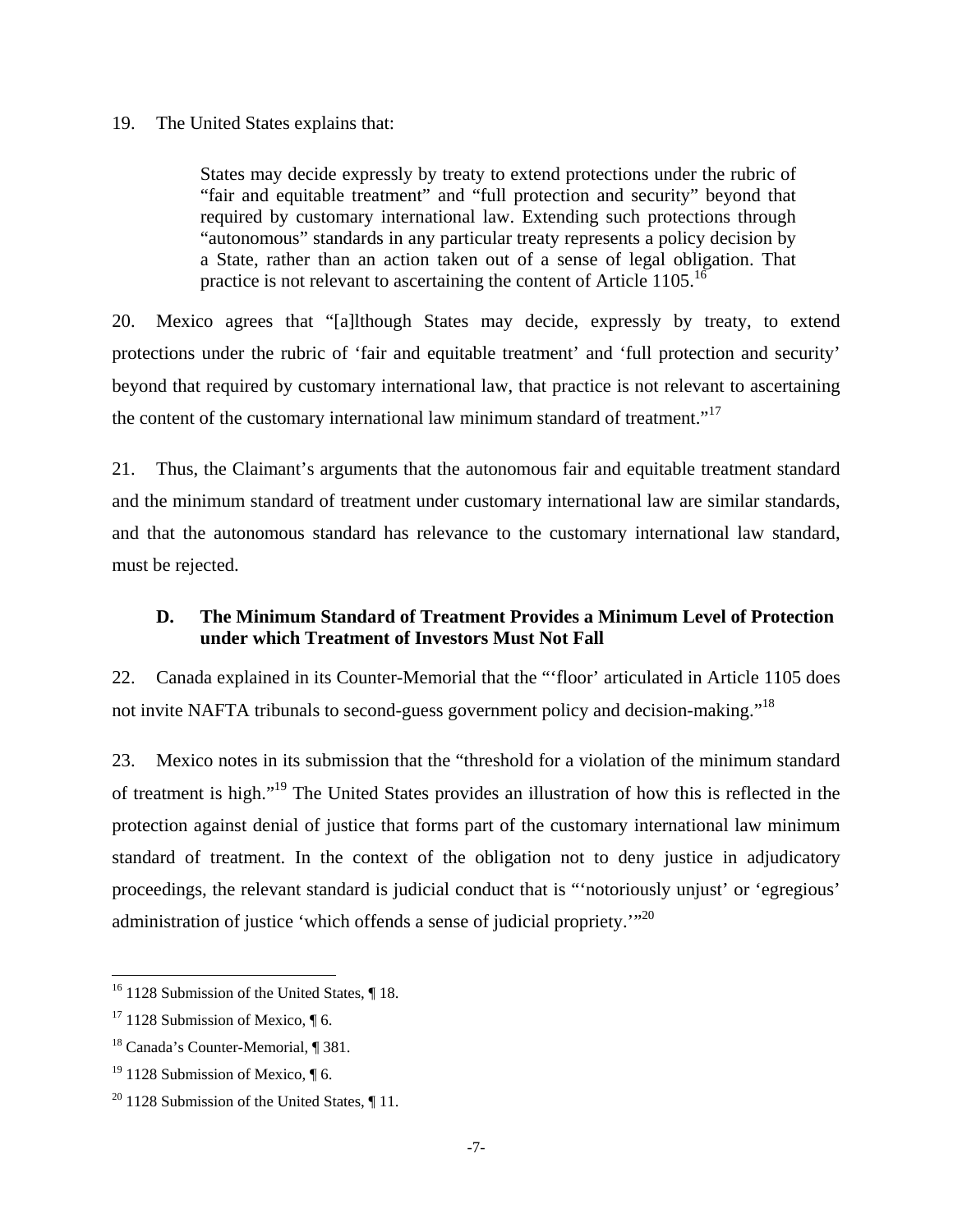24. Having failed to establish the existence of the rules upon which it relies, the Claimant asks the Tribunal to second-guess domestic policy and decision-making and to question the domestic regulatory process.<sup>21</sup> There is no rule of customary international law that allows investment tribunals to engage in such second-guessing. None of the allegations made by the Claimant rises to the level of a breach of a rule of customary international law that is part of the minimum standard of treatment.

25. Moreover, as both the United States and Mexico have recalled, a determination of breach of the customary international law minimum standard of treatment "must be made in the light of the high measure of deference that international law generally extends to the right of domestic authorities to regulate matters within their borders."22

### **E. NAFTA Article 1105 Does Not Contain a General Prohibition Against Nationality-Based Discrimination**

26. The Claimant argues that "discriminatory treatment" that does not contravene NAFTA Articles 1102 and 1103 may nonetheless violate the minimum standard of treatment at customary international law.23 The Claimant provides no State practice or *opinio juris* to support its argument that "discriminatory treatment" forms part of the minimum standard of treatment under customary international law.

27. To the contrary, all three NAFTA Parties agree that no established rule of customary international law has emerged that generally prohibits any nationality-based discrimination against foreign investors.<sup>24</sup>

28. The United States writes that:

[T]he FTC note makes clear that a "determination that there has been a breach of another provision of" the NAFTA "does not establish that there has been a breach of" the minimum standard of treatment. Moreover, national treatment and most-factored-nation treatment, are not customary international law

 <sup>21</sup> Claimant's Reply Memorial,  $\P$  600.

<sup>&</sup>lt;sup>22</sup> 1128 Submission of the United States,  $\P$  21; 1128 Submission of Mexico,  $\P$  6.

<sup>23</sup> Claimant's Reply Memorial, ¶ 602.

<sup>&</sup>lt;sup>24</sup> Canada's Counter-Memorial, ¶ 442; 1128 Submission of the United States, ¶ 22; 1128 Submission of Mexico, ¶ 6.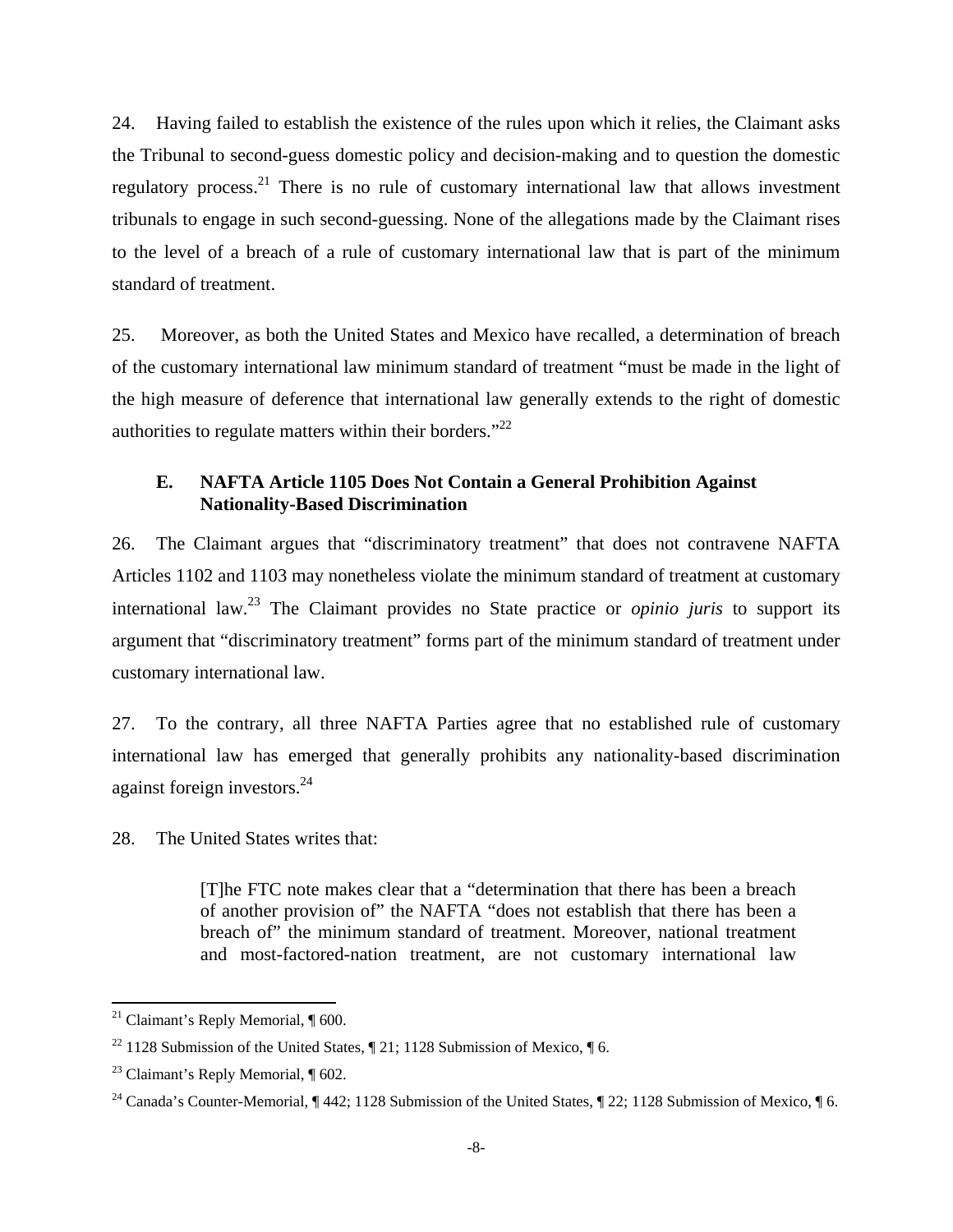obligations. Rather, these are treaty obligations binding on the NAFTA Parties only by virtue of the Parties' agreement to the NAFTA.<sup>25</sup>

29. Mexico agrees "that Article 1105(1) does not provide a blanket prohibition on discrimination against foreign investors or their investments. Nationality-based discrimination falls under the purview of NAFTA Articles 1102 and 1103, and not Article 1105."26

30. The Claimant's unsubstantiated contention that Article 1105 broadly prohibits all forms of "discriminatory treatment" must therefore be rejected. As a result, the Claimant's allegations that Canada breached its Article 1105 obligations by failing to insulate the Claimant from potential losses while providing more favourable treatment to Samsung and TransCanada must fail.

### **F. NAFTA Article 1105 Does Not Contain an Obligation Not to Interfere with Investors' Expectations or a Guarantee Against Regulatory Change**

31. The Claimant argues that Canada has breached of Article 1105 because the "moratorium on offshore wind development was a stark reversal of Ontario's repeatedly expressed commitment to offshore wind and to the Project, and a repudiation of the pro-investor principles enshrined in the Green Energy Act with respect to offshore wind."<sup>27</sup> According to the Claimant there is a breach of Article 1105 when a state "breaches the investor's legitimate expectations arising from state representations and assurances" or "fails to maintain regulatory fairness and predictability."28

32. Yet the Claimant failed to establish that such protections are part of the minimum standard of treatment at customary international law. To the contrary, all three NAFTA Parties have explicitly rejected the Claimant's argument that interference with an investor's expectations<sup>29</sup> or a failure to establish a stable regulatory framework breaches the minimum standard of treatment.

 $25$  1128 Submission of the United States,  $\sqrt{22}$ .

 $26$  1128 Submission of Mexico,  $\P$  6.

<sup>&</sup>lt;sup>27</sup> Claimant's Memorial,  $\P$  604.

 $28$  Claimant's Reply Memorial,  $\P$  537.

<sup>&</sup>lt;sup>29</sup> Canada's Counter-Memorial, ¶ 405; 1128 Submission of the United States, ¶ 16-17; 1128 Submission of Mexico,  $\P$  6.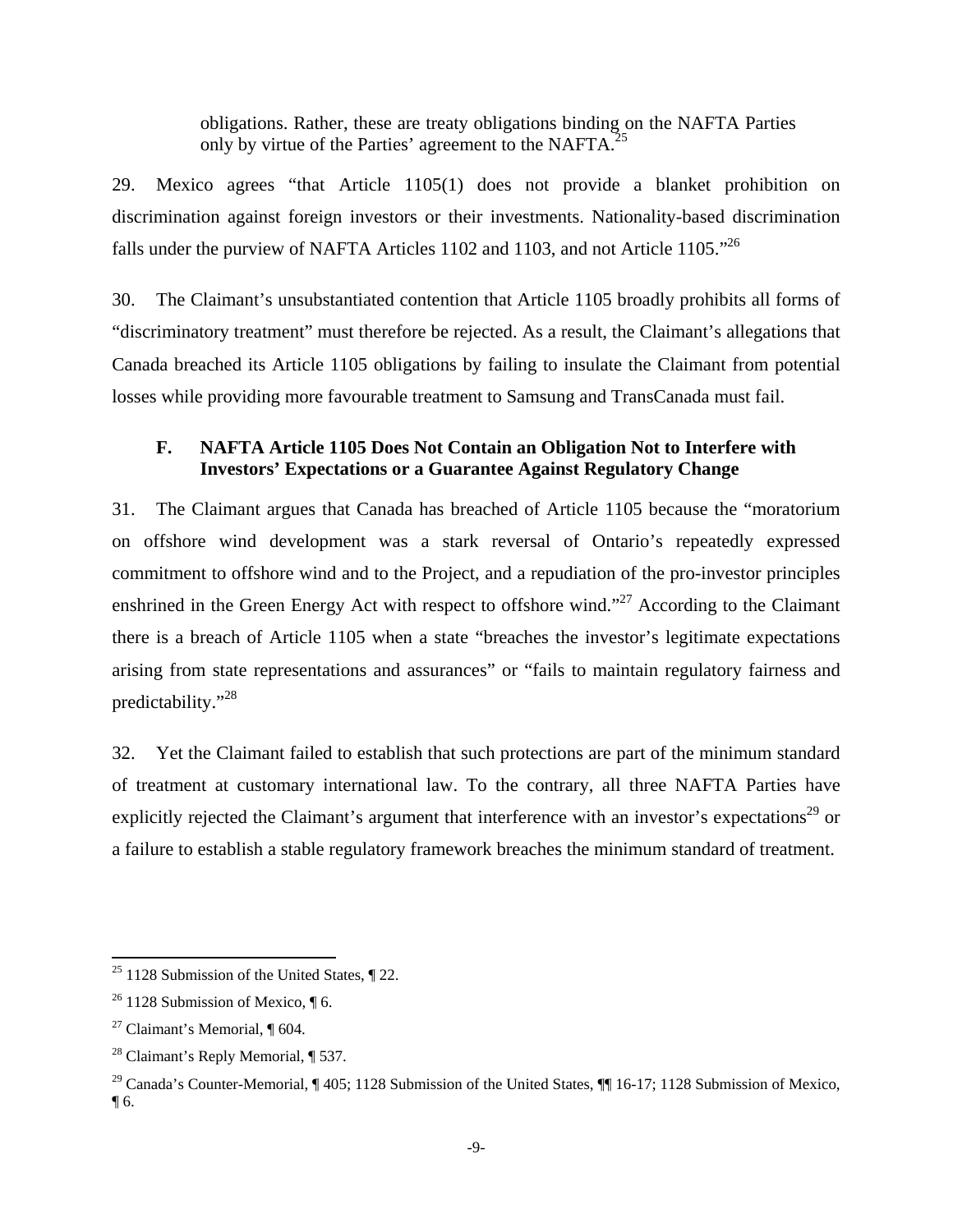### 33. The United States writes that:

The concept of "legitimate expectations" is not a component element of "fair and equitable treatment" under customary international law that gives rise to an independent host State obligation. An investor may develop its own expectations about the legal regime governing its investment, but those expectations impose no obligations on the State under the minimum standard of treatment. The United States is aware of no general and consistent State practice and *opinio juris* establishing an obligation under the minimum standard of treatment not to frustrate investors' expectations.<sup>30</sup>

34. The United States further explains that "States may modify or amend their regulations to achieve legitimate public welfare objectives and will not incur liability under customary international law merely because such changes interfere with an investor's 'expectations' about the state of regulation in a particular sector. $"$ <sup>31</sup>

35. Mexico concurs and notes that:

States may modify or amend their regulations to achieve legitimate public welfare objectives and will not incur liability under customary international law merely because such changes interfere with an investor's "expectations" about the state of regulation in a particular sector.<sup>32</sup>

36. Mexico also expressly endorses the following statement in Canada's Rejoinder:

[N]othing in Article 1105 prevents a government from changing the regulatory environment, even if those changes result in significant additional burdens on the investor: Article 1105 is not, and was never intended to amount to, a guarantee against regulatory change, or to reflect a requirement that an investor is entitled to expect no material changes to the regulatory framework within which an investment is made. $33$ 

37. The Claimant's unsupported assertions regarding the substantive content of Article 1105 must therefore be rejected. This includes its allegations that Canada breached its legitimate expectations arising out of the Ontario Government's public statements attracting investment in renewable energy, its policy to process a Renewable Energy Approval within six months, and its

 $30$  1128 Submission of the United States,  $\P$  16.

 $31$  1128 Submission of the United States,  $\P$  17.

 $32$  1128 Submission of Mexico,  $\P$  6.

 $33$  1128 Submission of Mexico,  $\P$  7.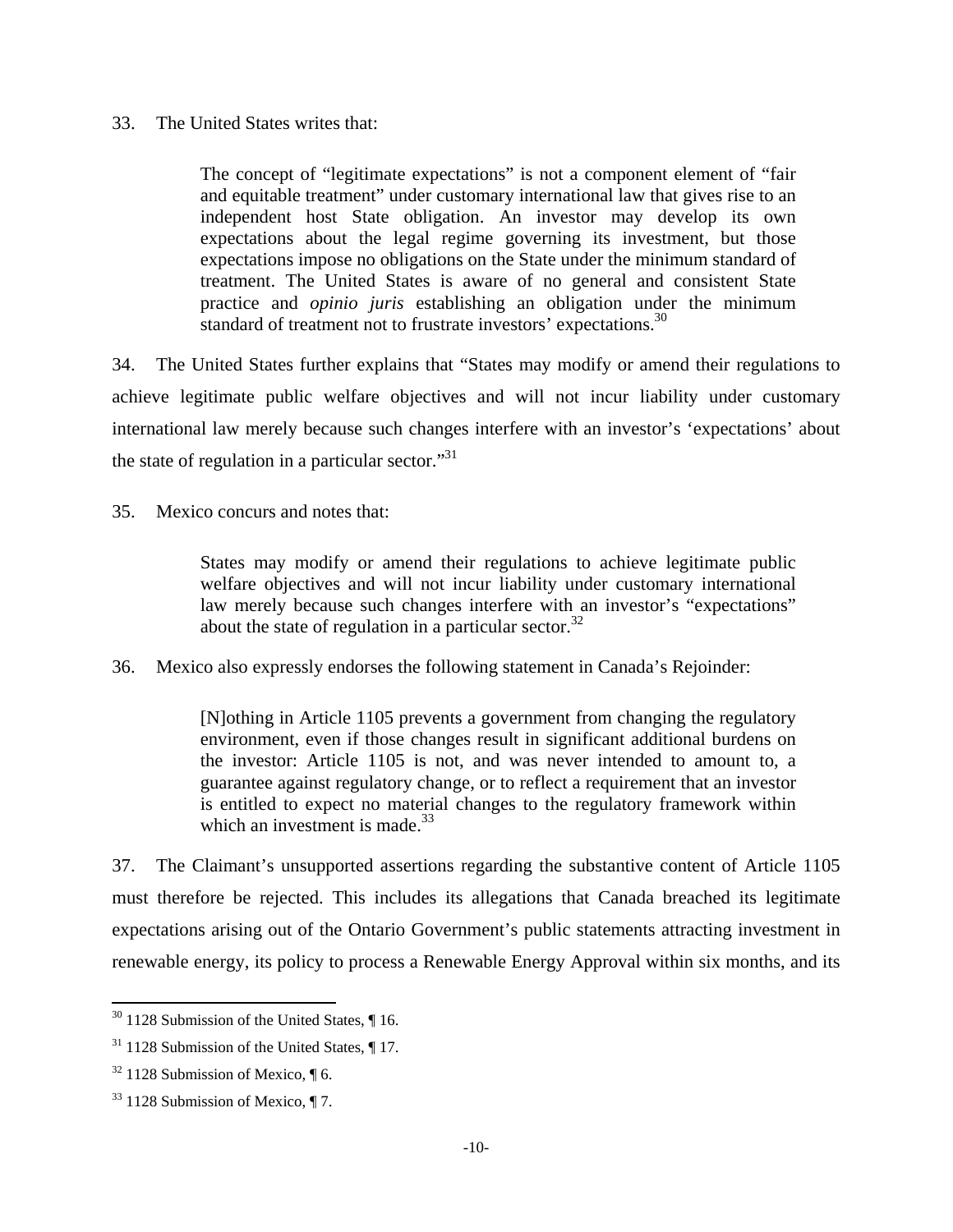processing of Crown land applications. Furthermore, the Claimant's allegations that the deferral of offshore wind development repudiated the approvals framework, and its claims that the decision was for reasons other than those publicly stated, must also be rejected, along with its claims of discriminatory treatment as compared to the treatment provided to other Crown land applicants as well as TransCanada and Samsung. None of these claims, even if true, could have breached a rule of customary international law.

# **IV. THE NAFTA PARTIES AGREE ON THE INTERPRETATION OF NAFTA ARTICLE 1110**

38. The NAFTA Parties and the Claimant agree that a breach of NAFTA Article 1110 based on indirect expropriation requires a substantial deprivation of the economic value of a property right. While the Claimant argues that this the determinative factor, the NAFTA Parties emphasize the impact on the investor is only one of the relevant factors and that it must be considered together with the extent of interference with distinct reasonable investment backed expectations and the character of the measure.<sup>34</sup>

### **A. There Must Be a Substantial Deprivation of a Property Right**

39. Without substantial deprivation of a property right there can be no expropriation. As the United States recalls, the examination of the expropriation claim must start with the identification of the property interest and its scope including applicable limitations.<sup>35</sup> As Mexico states, a finding of expropriation requires the existence of vested legal rights not contingent contractual rights.<sup>36</sup> As Canada set out in its submissions, the Claimant's contractual rights were contingent on obtaining regulatory approvals and permits and therefore did not constitute vested rights that can be expropriated.

### **B. Legitimate Regulatory Action in the Public Interest Will Not Ordinarily Constitute Indirect Expropriation under Article 1110**

40. Canada has explained that "a non-discriminatory measure, designed to protect legitimate public welfare objectives such as health, safety and the environment, is not an indirect

 $34$  1128 Submission of the United States,  $\P$  3, 5; 1128 Submission of Mexico,  $\P$  12.

 $35$  1128 Submission of the United States,  $\P$  3.

 $36$  1128 Submission of Mexico,  $\P$  11.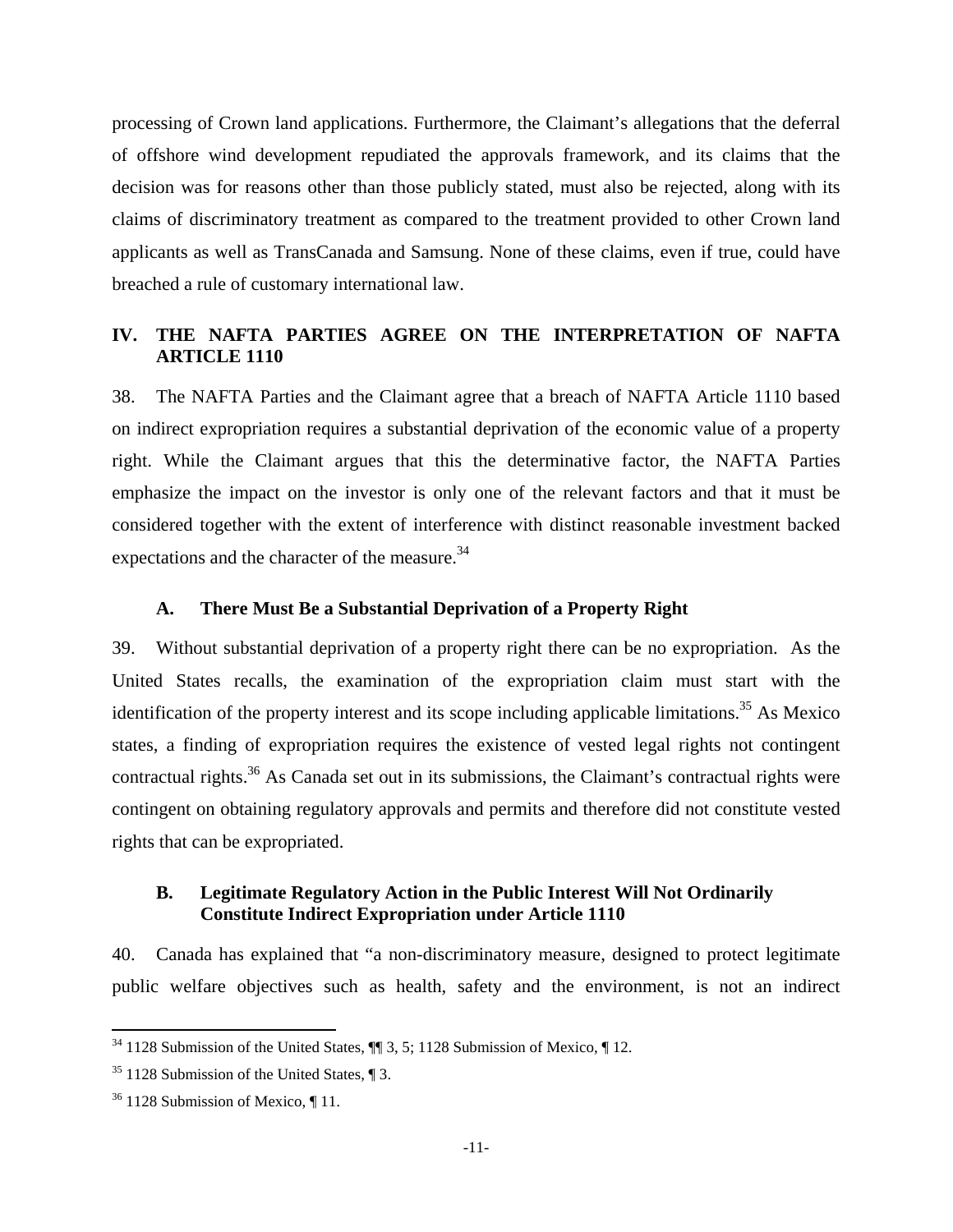expropriation except in the rare circumstance where its impacts are so severe in the light of its purpose that it cannot be reasonably viewed as having been adopted and applied in good faith."<sup>37</sup>

41. The Claimant disputes Canada's position and states that "a public policy exception to expropriation is inconsistent with the plain language of Article 1110" and that "the rationale for the moratorium is not relevant to the expropriation analysis."38 The Claimant further argues that "[t]he fact that Windstream's investments are now worthless as a result of the moratorium, or alternatively of the failure to insulate Windstream from its effects, is enough for the tribunal to conclude that Windstream's investments have been unlawfully expropriated contrary to Article  $1110.^{9,39}$ 

42. In contrast to the Claimant's position, all three NAFTA Parties concur that the character of a measure is relevant to the indirect expropriation analysis and that bona fide regulatory action taken in the public interest is not ordinarily expropriatory or compensable. $40$ 

43. The United States writes that:

The third factor [in the expropriation analysis] considers the nature and character of the government action, including whether such action involves physical invasion by the government or whether it is more regulatory in nature (i.e., whether "it arises from some public program adjusting the benefits and burdens of economic life to promote the common good"). In considering whether non-discriminatory regulatory actions by host States constitute an expropriation, tribunals "remain reluctant to second-guess the host State's decision to enact economic legislation or pass regulations to address a matter of legitimate public welfare. $41$ 

44. The United States quotes the *Methanex Corp. v. United States of America* Final Award, stating that a "'non-discriminatory regulation for a public purpose, which is enacted in

  $37$  Canada's Counter-Memorial,  $\P$  495.

<sup>38</sup> Claimant's Memorial, ¶ 582.

<sup>&</sup>lt;sup>39</sup> Claimant's Reply Memorial, ¶ 477.

<sup>40</sup> Canada's Counter-Memorial , ¶¶ 494-500; 1128 Submission of the United States, ¶¶ 6-7; 1128 Submission of Mexico, ¶13.

 $41$  1128 Submission of the United States,  $\P$  6-7.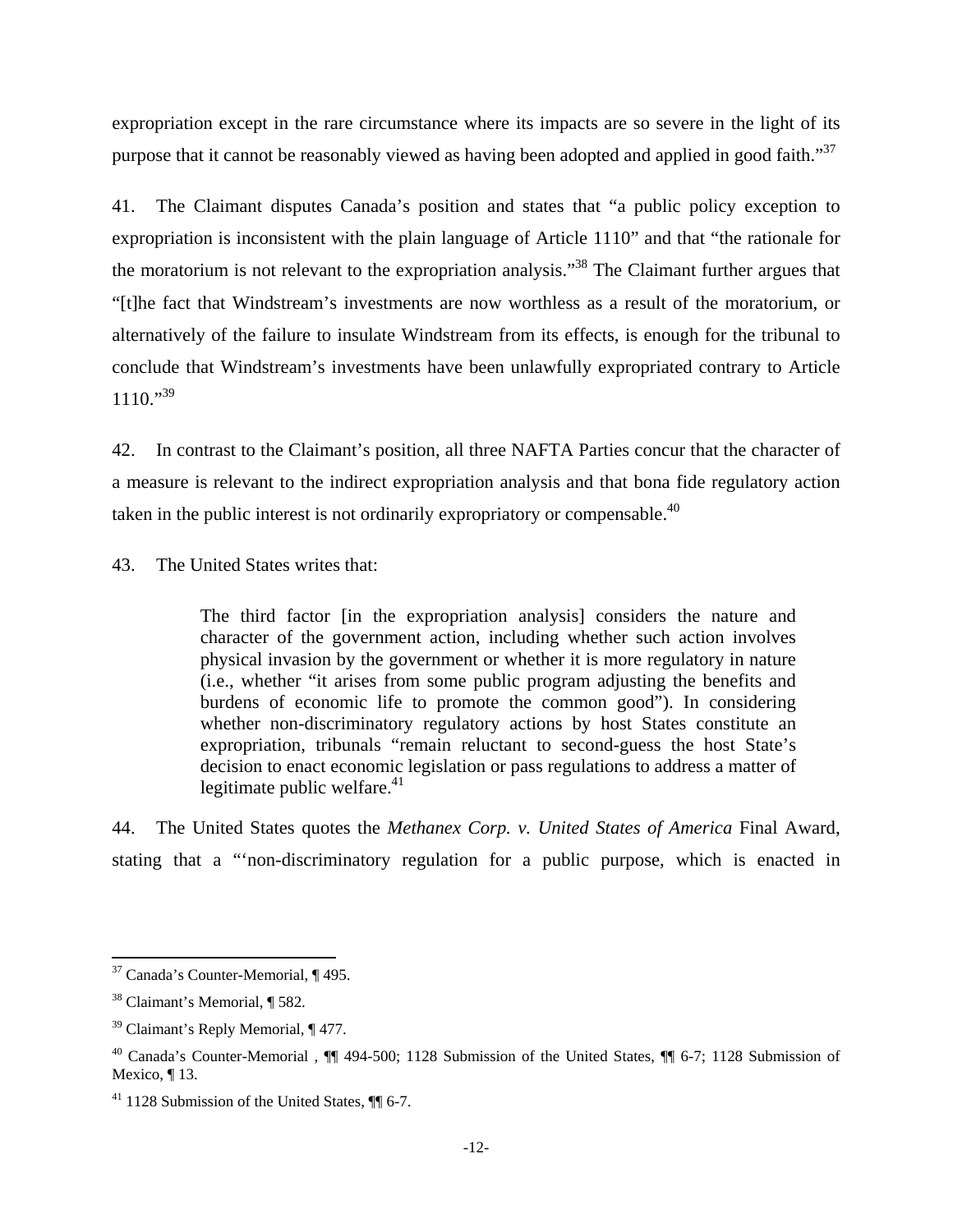accordance with due process' will not ordinarily be deemed expropriatory or compensable" and references similar clarifications made in the United States' 2012 Model BIT.<sup>42</sup>

45. Similarly, Mexico explains that "*[b]ona fide* regulatory action taken in the public interest that adversely affects the value and/or viability of an investment of an investor of another Party will not ordinarily amount to an indirect expropriation."<sup>43</sup>

46. Hence, the Claimant's argument that Ontario could not pause the development of offshore wind projects to allow time to complete the necessary scientific research and develop an adequately informed policy framework, without compensating investors that suffered economic loss, must be rejected.

# **C. Interference with an Investor's Expectations Does Not in Itself Amount to Indirect Expropriation**

47. The Claimant's arguments with respect to a "state's specific commitments to the investor" or with respect to "the investor's legitimate expectations"<sup>44</sup> are misguided. Interference with an investor's distinct, reasonable, investment-backed expectations does not, on its own, amount to an indirect expropriation.

48. All three NAFTA Parties agree that interference with an investor's expectations is only one factor in an indirect expropriation analysis, and is not conclusive on its own.<sup>45</sup>

49. The United States explains that this factor "requires an objective inquiry of the reasonableness of the claimant's expectations, which 'depend in part on the nature and extent of governmental regulation in the relevant sector.'"46

  $42$  1128 Submission of the United States, fn. 7.

 $43$  1128 Submission of Mexico,  $\P$  13.

<sup>44</sup> Claimant's Memorial, ¶ 587.

<sup>45</sup> Canada's Rejoinder Memorial, ¶ 123; 1128 Submission of the United States, ¶¶ 3, 5; 1128 Submission of Mexico,  $\P$ 12.

 $46$  1128 Submission of the United States,  $\P$  5.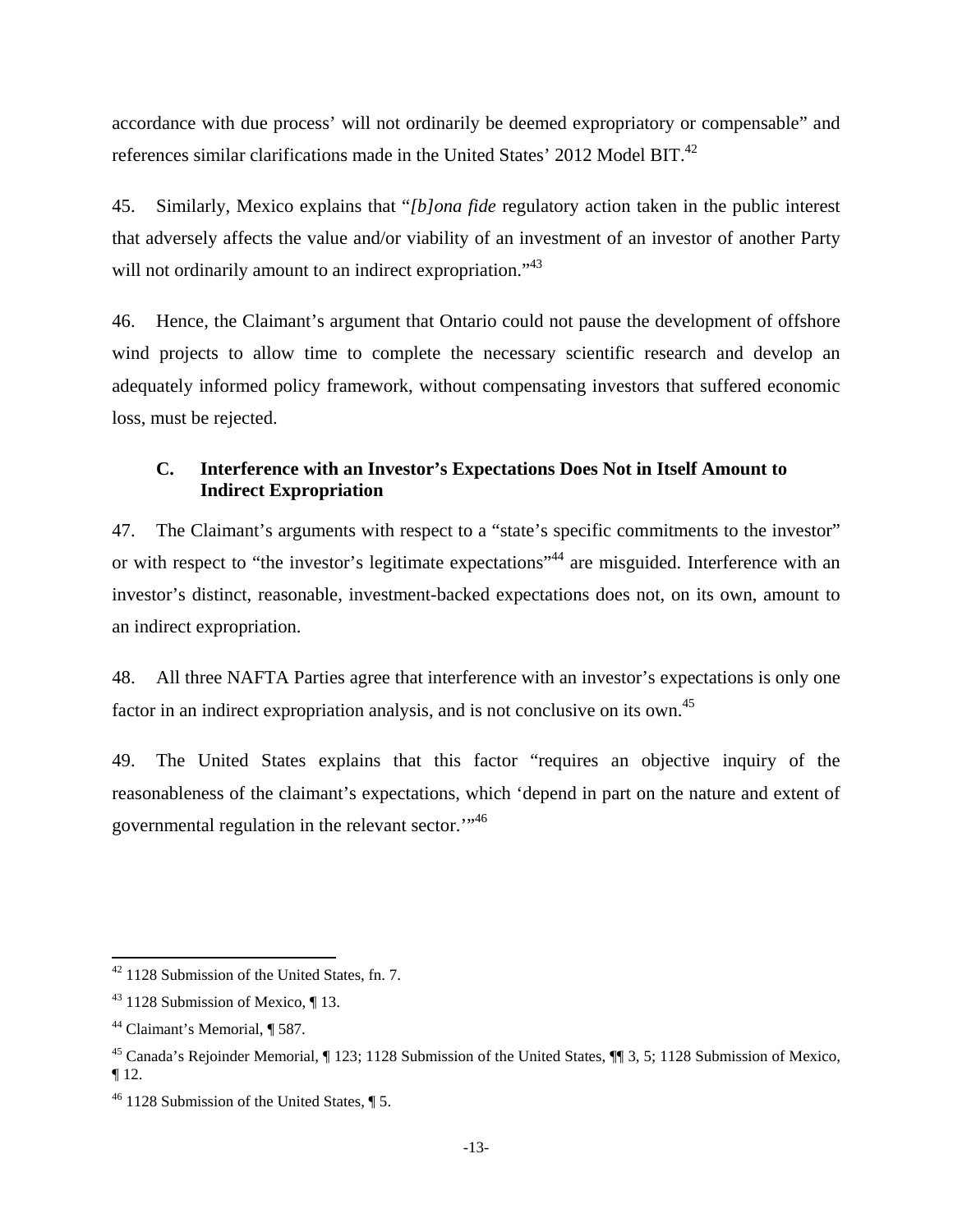#### 50. Mexico writes that:

The existence (or non-existence) of investor's "distinct, reasonable, investment-backed expectations" is at most a factor to consider in determining whether a measure or series of measures have risen to the level of an indirect expropriation. A host State's failure to satisfy such expectations does not amount to an indirect expropriation. Put simply, Article 1110 requires measures equivalent to expropriation of an "investment of an investor of another Party", not non-fulfillment or frustration of an investors' expectations, be they distinct, reasonable, legitimate or otherwise.<sup>47</sup>

51. Thus, the Claimant's argument that economic losses stemming from interference with an investor's expectations prima facie amounts to indirect expropriation must be rejected.

# **V. THE NAFTA PARTIES AGREE ON THE INTERPRETATION OF NAFTA ARTICLES 1102 AND 1103**

52. In its submissions, the Claimant has alleged Canada has breached Articles 1102 and 1103 by according it less favourable treatment than the treatment accorded to TransCanada and Samsung. The Claimant has made no effort to establish any nationality-based discrimination to support these claims. Instead it has simply pointed to differences in the treatment accorded to it and other investors.

53. The NAFTA Parties have consistently stated that NAFTA Articles 1102 and 1103 prohibit nationality-based discrimination.<sup>48</sup> Simply establishing that there are distinctions made between investors or that such distinctions result in less favourable treatment of a foreign investor is not sufficient to establishing a breach of the NAFTA's non-discriminatory provisions.<sup>49</sup> The onus is on the Claimant to establish all of the elements required to establish a breach of the nondiscriminatory provisions.<sup>50</sup> This includes establishing that such discrimination was on the basis of nationality.

  $47$  1128 Submission of Mexico,  $\P$  12.

 $48$  1128 Submission of the United States,  $\sqrt{ }$  27 (referring to numerous submissions of Canada, the United States and Mexico).

 $49$  1128 Submission of the United States,  $\P$  30.

 $50$  1128 Submission of the United States,  $\sqrt{ }$  29 (referring to numerous submissions of Canada, the United States and Mexico).